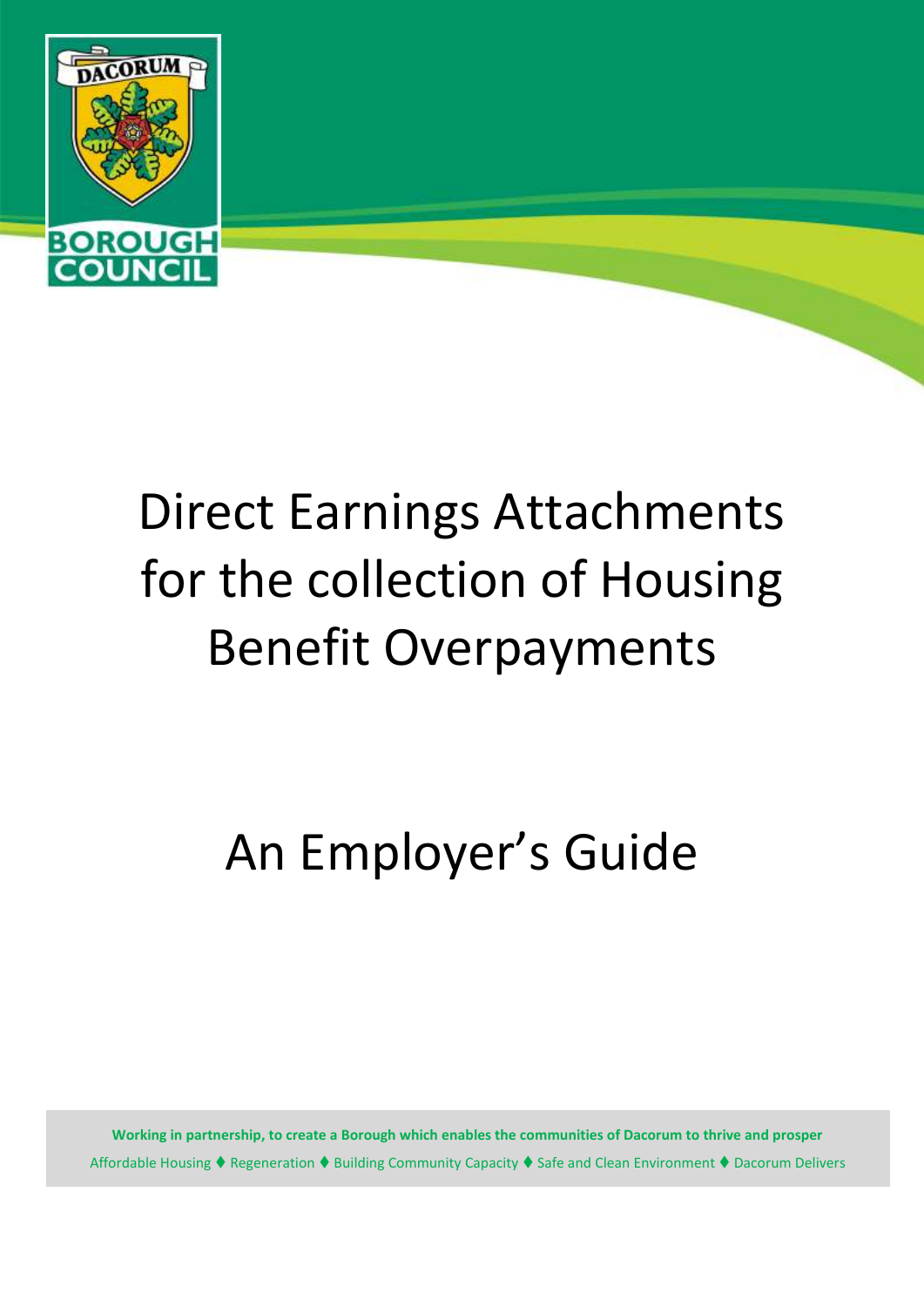## **An Employers Guide to Direct Earnings Attachments for the Collection of Housing Benefit Overpayments**

## **Contents**

|     |                                                                                | Page |
|-----|--------------------------------------------------------------------------------|------|
| 1.  | Direct Earnings Attachments - Introduction                                     | 4    |
|     | Why is the Council using DEA?<br>1.1                                           | 4    |
|     | Do employers have to implement a DEA for the Council?<br>1.2                   | 4    |
| 2.  | Direct Earnings Attachments - background information                           | 5    |
|     | Your responsibilities<br>2.1                                                   | 5    |
|     | Providing information<br>2.2                                                   | 5    |
|     | a) From Dacorum Borough Council                                                | 5    |
|     | b) To Dacorum Borough Council                                                  | 5    |
|     | c) To your employee                                                            | 6    |
| 3.  | What does an employer have to do to operate a DEA $-$ an overview              | 6    |
|     | The notice from the Council<br>3.1                                             | 6    |
|     | The deductions<br>3.2                                                          | 6    |
|     | The payments to the Council<br>3.3                                             | 6    |
| 4.  | What payments are counted as earnings for the purposes of the DEA?             | 7    |
| 5.  | What are net earnings?                                                         | 7    |
| 6.  | How do I work out the amount to deduct?                                        | 8    |
|     | When calculating the DEA deductions amount, you must:<br>6.1                   | 8    |
|     | Amounts to be deducted by the employer<br>6.2                                  | 8    |
|     | Where are earnings are paid weekly<br><b>TABLE A:</b>                          | 8    |
|     | Where earnings are paid monthly<br>TABLE B:                                    | 8    |
|     | a) The protected earnings level                                                | 9    |
|     | b) Employees who are paid every 2 weeks                                        | 9    |
|     | Employees who are paid every 4 weeks<br>c)                                     | 9    |
|     | d) Holiday Pay                                                                 | 9    |
|     | e) Rounding                                                                    | 9    |
|     | f)<br>Administrative costs - what you can charge your employee                 | 10   |
| 7.  | What if you fail to take deductions or make incorrect deductions?              | 10   |
| 8.  | Your employee has other court orders against them, which has priority?         | 10   |
| 9.  | What if my employee does not earn enough for me to make the deduction?         | 11   |
| 10. | Your employee thinks the amount they owe is wrong                              | 11   |
|     | 11. Your employee thinks the amount of the deduction is too much?              | 11   |
| 12. | What happens once I am operating Direct Earnings Attachment?                   | 11   |
| 13. | Making payments to Dacorum Borough Council                                     | 12   |
|     | 13.1 By BACS (Automated Credit Transfer)                                       | 12   |
|     | 13.2 Paying by Cheque                                                          | 13   |
|     | 13.3 Direct Earnings Attachment Payments Schedule                              | 13   |
|     | 13.4 E-mail us the Direct Earnings Attachment payments schedule                | 13   |
| 14. | Examples of Direct Earnings Attachment in practice                             | 14   |
|     | Example 1 - A weekly paid earner with no prior attachment orders               | 14   |
|     | Example $2 - A$ weekly paid earner with an existing attachment order for child |      |
|     | maintenance                                                                    | 14   |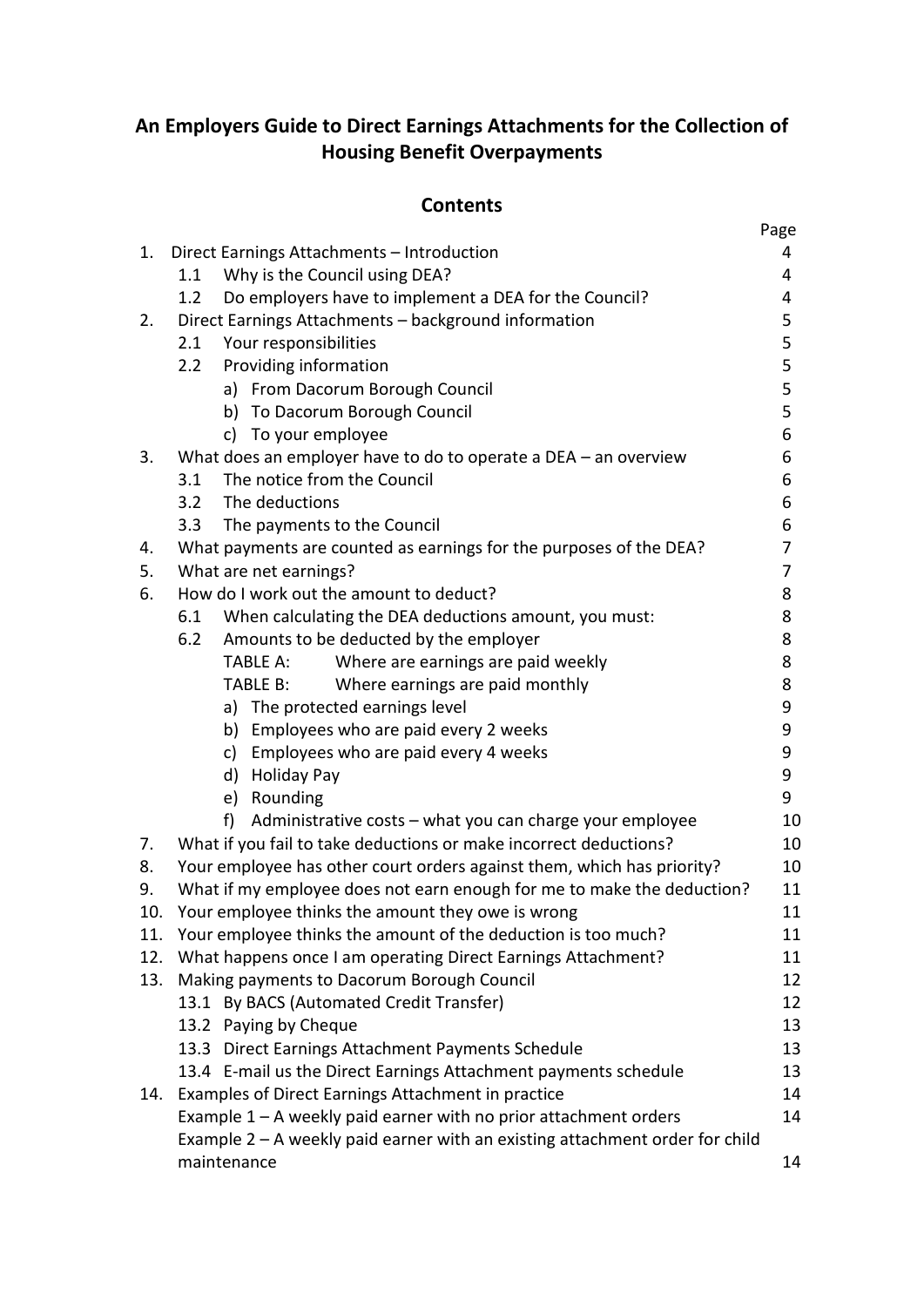|                                                                            | Example $3 - A$ monthly paid earner with existing priority attachment orders | 14  |
|----------------------------------------------------------------------------|------------------------------------------------------------------------------|-----|
|                                                                            | 15. Where can I get more information and advice                              | 14  |
|                                                                            | 16. Direct Earnings Attachment - Employers Checklist                         | 15. |
| Appendix 1 - Dacorum Borough Council - Direct Earnings Attachment Payments |                                                                              |     |
| Schedule                                                                   |                                                                              | 16. |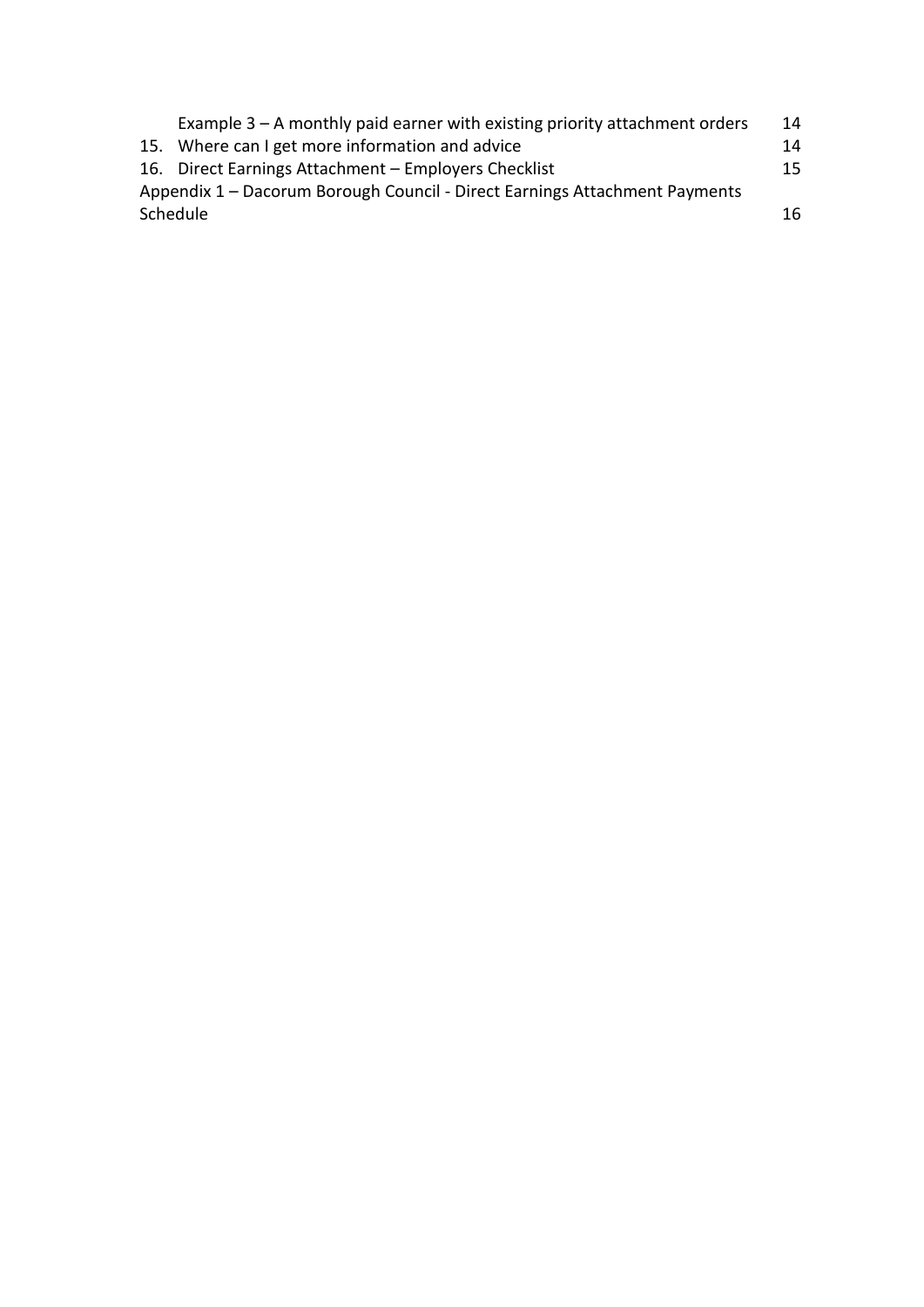## **1. Direct Earnings Attachments – introduction**

Dacorum Borough Council is responsible for recovering money owed in respect of debts arising under the Social Security Administration Act 1992.

From April 2013, Local Authorities have been given the power to recover overpaid Housing Benefit by deductions from earnings without the need to apply for a court order. This is done by using Direct Earnings Attachments (or DEA).

Local Authorities were given this power by The Social Security (Overpayments and Recovery) Regulations 2013. The full regulations can be found on this website – [http://www.legislation.gov.uk](http://www.legislation.gov.uk/)

#### **1.1 Why is the Council using DEA?**

Not everyone enters into a voluntary repayment agreement. DEAs give us the opportunity to recover overpaid benefits from debtors who are employed if they either refuse to repay, are unable to agree an acceptable repayment plan or who have defaulted on a voluntary repayment arrangement.

#### **1.2 Do employers have to implement a DEA for the Council?**

Yes, you have a legal obligation to do so unless you are covered by the following:

If you are a Micro business you are only exempt if you were in existence before the legislation in April 2013, unless you were a new business before the period ran out for new businesses on 31st March 2014, in which case you keep the exemption until your company grows as per the growth described below:

'In summary existing micro businesses (those existing before to 8 April 2013) remain exempt until such time as for the majority of a 6 month period they employ 10 or more people. When for the majority of a 6 month period they employ 10 or more people, the exemption will end 6 months from the date that they first had 10 or more employees.'

10 or more people is described in the legislation Schedule 1 Part 6 as TH/37.5 where TH = Total Hours.

In such cases you are not obliged to operate a DEA although you may do so if this is agreed with your employee.

If you fail to comply with your duties, you could be subject, on conviction, to a fine of up to £1000.

## **2. Direct Earnings Attachments- background information**

A DEA has its own regulations which follow some of the workings of a Deduction from Earnings Order (DEO) and some workings of an Attachment of Earnings Order (AEO). A DEA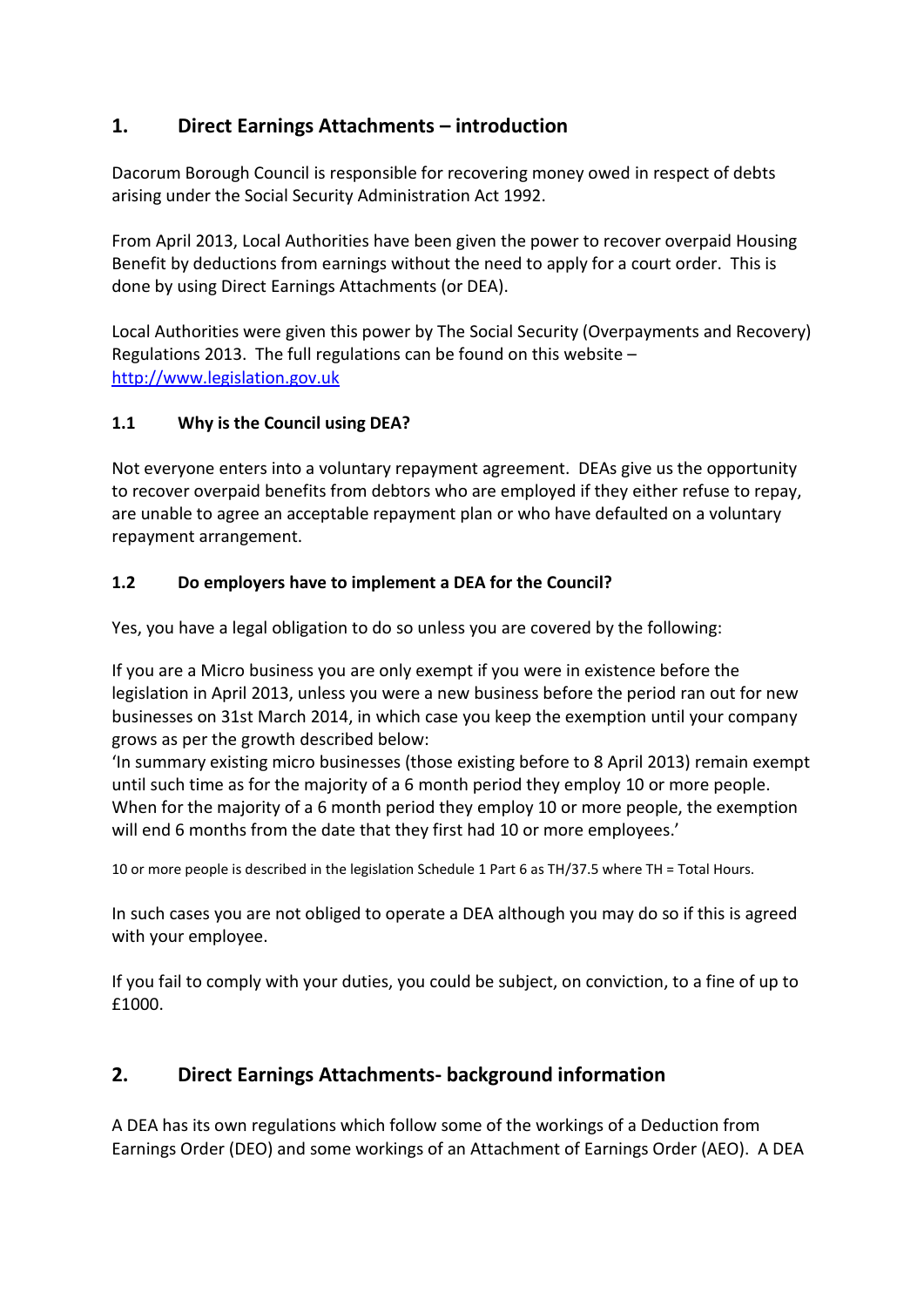does not replace any of these other orders and you may still receive requests to implement deductions for a DEO or AEO.

#### **2.1 Your responsibilities**

As an employer, you have a **legal** obligation to:

- Implement a Direct Earnings Attachment when we ask you to make deductions from the employee's net earnings.
- $\bullet$  Make payments of the amounts deducted to us by the 19<sup>th</sup> day of the month following the month the deduction is made.
- Keep record of each deduction taken and the employee from whose earnings it was made.
- Continue to operate the DEA until Dacorum Borough Council advises you to stop, or your employee leaves your employment.
- Ensure you take the right amount from your employee's earnings each week or month and pay it to us.

If you fail to comply with your duties, you could be subject, on conviction, to a fine of up to £1000.

## **2.2 Providing information**

## **a) From Dacorum Borough Council**

We will send you a notice asking you to apply a DEA to your employee's earnings. This will include all the information you need to have in order to set up the DEA.

## **b) To Dacorum Borough Council**

You have a duty to notify us if:

- We ask you to operate a DEA for someone who does not work for you.
- An employee for whom you are operating a DEA leaves your employment.
- You are a new business (which starts between 8 April 2013 and 31 March 2014), or a micro business (having fewer than 10 employees), as defined in the Regulations. If you are a new or micro business you are not obliged to operate a DEA although you may do so if this is agreed with your employee.

You must complete and send the return form to the address shown on the DEA request letter within 10 days of the date of that letter if any of the above applies to you. You should also let us know if your business ceases trading.

## **c) To your employee**

- The amount of the deduction taken, including any amount taken for administrative costs. (see section 6.2 (f) on administrative costs). If this is shown on their payslip, it will suffice.
- How that deduction was calculated.

You must do this (and record it) no later than the payday after the one on which the deduction for the DEA was taken.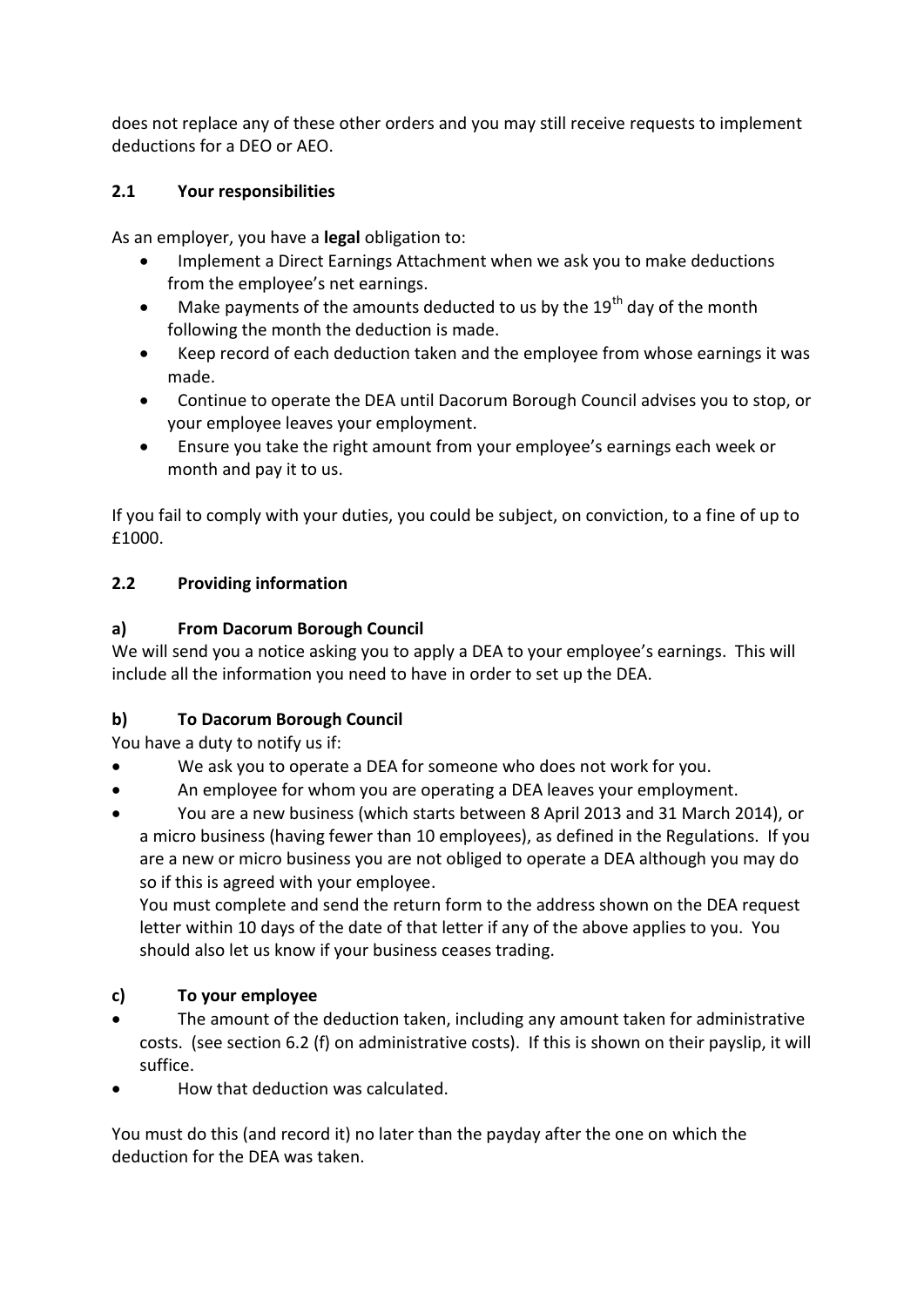## **3. What does an employer have to do to operate a DEA?**

#### **3.1 The notice from the Council**

The Council will send you a letter (officially called a notice) which tells you to apply a DEA for your employee and gives you the information you will need in order to apply it. This includes:

- The name and address and national insurance number of the person from whose wages you will make the deduction.
- If we have it, their staff number, payroll number or similar identifying number.
- The percentage rate at which deductions are to be made.
- The proportion of their wages which is protected (see section 6.2 (a)).
- When to send us payments.
- The address to which you are to send the payments if you are going to pay by cheque.
- Details of the account into which the payments are to be transferred if you are paying us by direct credit transfer.

#### **3.2 The deductions**

Once you receive the notice, you will need to check that your employee earns enough to allow a deduction to be made. If he/she does, you then calculate how much to take from their earnings using the information provided by the Council and make the deductions.

#### **3.3 The payments to the Council**

Once you have taken the money, you must pay it over to the Council within set time limits. We will ask you to make payments in line with your payroll, so if your employee is paid weekly or monthly, you should pay us at the same time.

However if your employee is paid weekly you must still calculate and deduct the payment every week, but you can pay us 4 weekly if you prefer.

It is your responsibility to ensure you take the right amount from your employee's earnings each week or month and pay it to us.

## **4. What payments are counted as earnings for the purposes of a DEA?**

| What counts as 'earnings' for DEAs | What does not count as 'earnings' for DEAs |
|------------------------------------|--------------------------------------------|
| Wages                              | <b>Statutory Maternity Pay</b>             |
| Salary                             | <b>Statutory Adoption Pay</b>              |
| Fees                               | <b>Ordinary Statutory Paternity Pay</b>    |
| <b>Bonuses</b>                     | <b>Additional Statutory Paternity Pay</b>  |
| Commission                         | Any pension, benefit, allowance or credit  |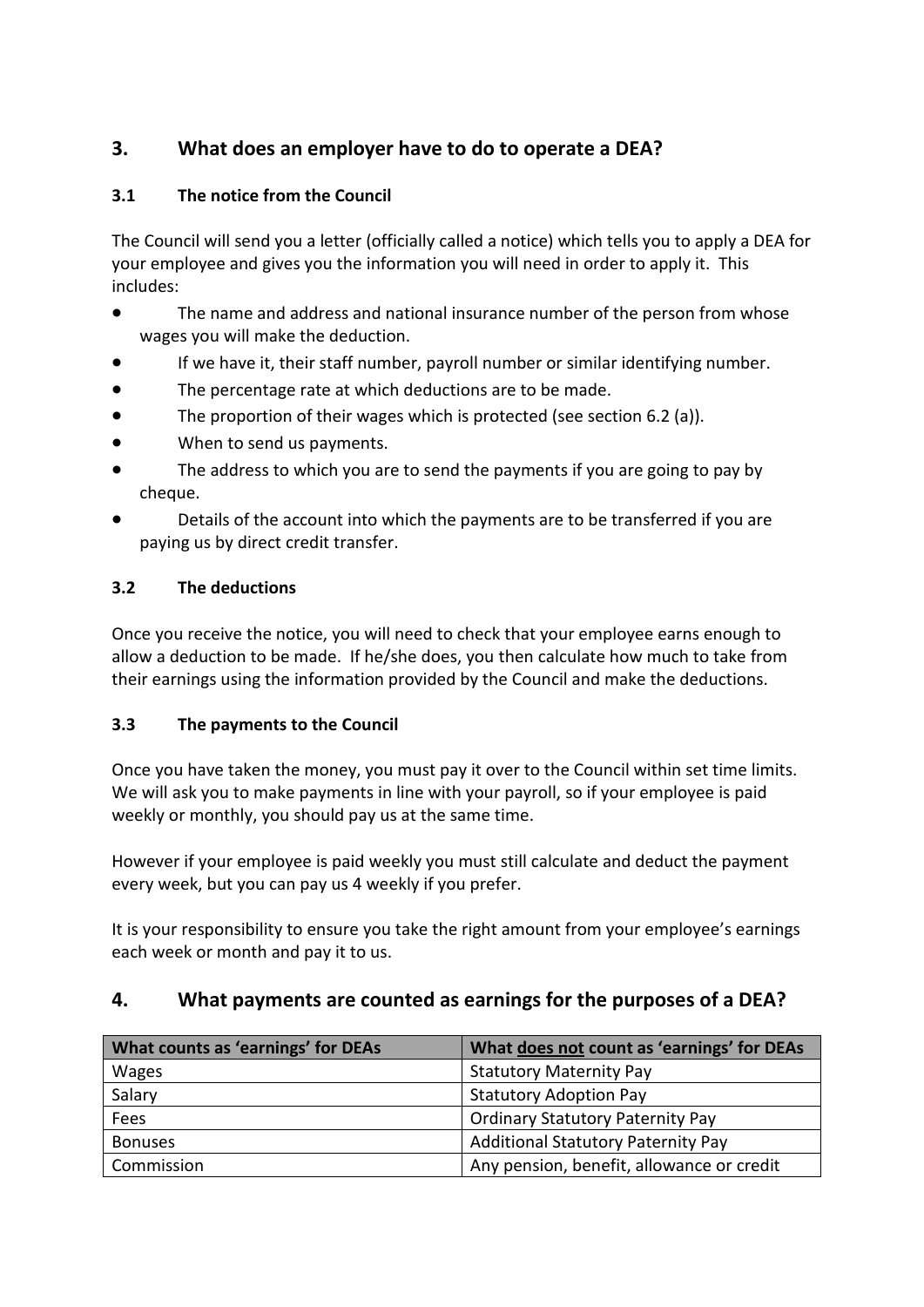|                                               | paid by DWP, a local authority or HMRC     |
|-----------------------------------------------|--------------------------------------------|
| Overtime pay                                  | A guaranteed minimum pension under the     |
|                                               | Pensions Scheme Act 1993                   |
| Most other payments on top of wages           | Amounts paid by a public department of the |
|                                               | Government of Northern Ireland or          |
|                                               | anywhere outside the United Kingdom        |
| Occupational Pensions, if paid with wages or  | Sum paid to reimburse expenses wholly and  |
| salary                                        | necessarily incurred in the course of the  |
|                                               | employment                                 |
| Periodic payments by way of compensation      | Pay or allowances as a member of Her       |
| for the loss, abolition or relinguishment, or | Majesty's forces, other than pay or        |
| diminution in the emoluments, of any office   | allowances payable to them by you as a     |
| or employment                                 | special member of a reverse force          |
| <b>Statutory Sick Pay</b>                     | Lump sum redundancy payments and pay in    |
|                                               | lieu of notice                             |

If the only warnings your employee receives are those in the right hand column, you cannot calculate a DEA deduction. Similarly, if any of these are paid as part of the earnings, they are not to be included as part of the employee's net earnings.

## **5. What are net earnings?**

You must take the amount for the Direct Earnings Attachment directly from your employee's **net** earnings. Net earnings are the earnings left after deduction of:

- Income Tax
- Class 1 National Insurance contributions
- Contributions to a work place pension (including Additional Voluntary Contributions, Free Standing Additional Voluntary Contributions and Stakeholder Pension Contributions).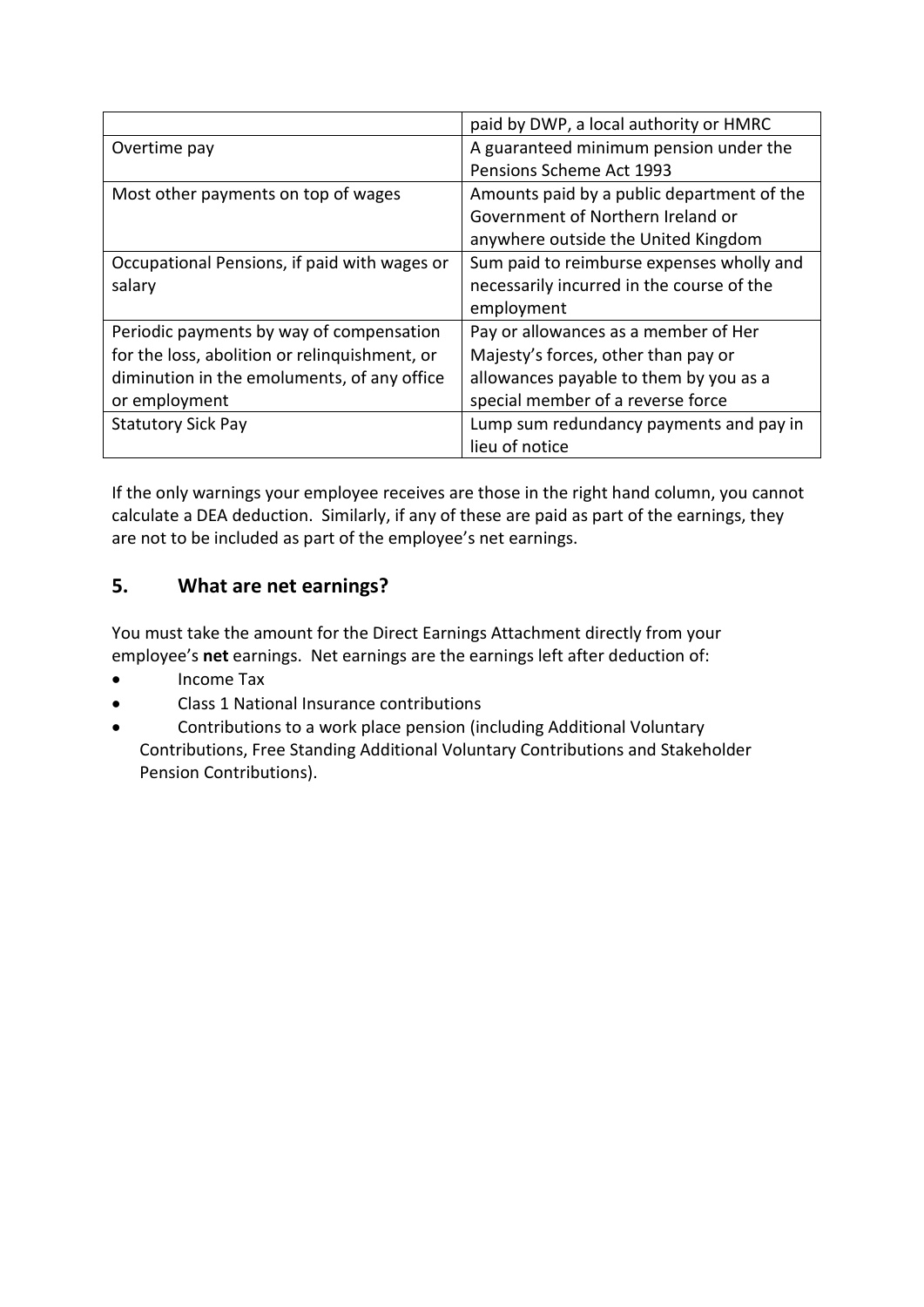## **6. How do I work out the amount to deduct?**

#### **6.1 When calculating the DEA deductions amount, you must:**

- Ensure that your employee has enough net earnings in the pay period for you to calculate a deduction (see tables A & B below).
- Check that the correct percentage rate has been applied against those net earnings.
- Check that the total of all the deductions does not leave the employee with less than the protected earnings proportion, which is 60% of their total net earnings during the calculating period to which the deduction relates.
- Work out the employee's net earnings (as previously explained in points 3 and 4).
- Use table A or B (below) to find the right deduction percentage rate for the employee's net earnings.
- Apply the percentage figure against the net earnings figure to calculate the amount to be deducted.

#### **6.2 Amounts to be deducted by the employer**

#### **TABLE A: Where earnings are paid weekly**

| <b>Amount of net earnings</b>         | <b>Deduction (Per Cent of net earnings)</b> |
|---------------------------------------|---------------------------------------------|
| Less than £100                        | Nil                                         |
| Exceeding £100 but not exceeding £160 | 3%                                          |
| Exceeding £160 but not exceeding £220 | 5%                                          |
| Exceeding £220 but not exceeding £270 | 7%                                          |
| Exceeding £270 but not exceeding £375 | 11%                                         |
| Exceeding £375 but not exceeding £520 | 15%                                         |
| Exceeding £520                        | 20%                                         |

#### **TABLE B: Where earnings are paid monthly**

| <b>Amount of net earnings</b>             | <b>Deduction (Per Cent of net earnings)</b> |
|-------------------------------------------|---------------------------------------------|
| Less than £430                            | Nil                                         |
| Exceeding £430 but not exceeding £690     | 3%                                          |
| Exceeding £690 but not exceeding £950     | 5%                                          |
| Exceeding £950 but not exceeding £1,160   | 7%                                          |
| Exceeding £1,160 but not exceeding £1,615 | 11%                                         |
| Exceeding £1,615 but not exceeding £2,240 | 15%                                         |
| Exceeding £2,240                          | 20%                                         |

#### **a) The protected earnings level**

Please note: the total of all deductions (the DEA plus any other deductions in place) cannot leave the employee with less than the **protected earnings proportion**, which is **60% of their total net earnings** during the calculating period to which the deduction relates.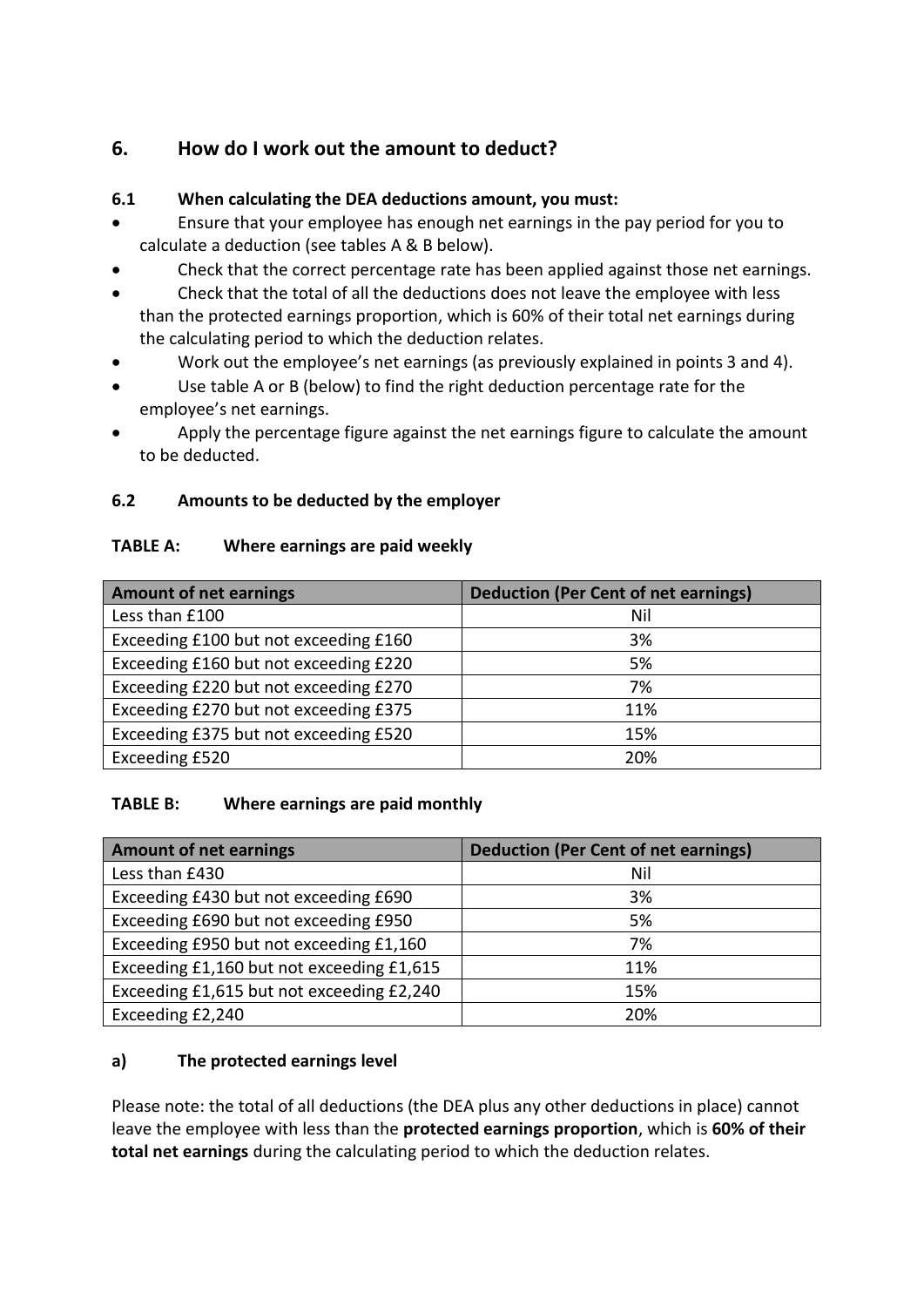#### **b) Employees who are paid every 2 weeks**

If an employee is paid 2 weekly, the total net wage is divided by 2 and table A is used to check the percentage rate.

#### **c) Employees who are paid every 4 weeks**

If an employee is paid 4 weekly, the total net wage is divided by 4 and table A is used to check the percentage rate.

#### **NB: Do not leave an employee with less than 60% of their total net earnings.**

#### **d) Holiday Pay**

If an employee is paid a wage which includes holiday pay paid in advance, the net wage is averaged, and the percentage rate applied to the average figure. For example:

The employee received one week's wage and 2 weeks holiday pay. Total net payment for 3 weeks = £850.

- $f850 \div 3 = f283.33$
- $\bullet$  £283.33 x 11% = £31.17
- Total deduction from the net wage for 3 weeks of £850 = £93.51 (£31.17 x 3).

#### **e) Rounding**

The exact amount of the net wage is used against table A & B. If the percentage amount calculated results in a fraction of a penny, it is rounded to the nearest whole penny, with a result of exactly half a penny being rounded down to the nearest whole penny below, as follows:

- Net wage £235.63 per week
- $\bullet$  £235.63 x 7% = £16.4941
- Weekly deduction = £16.49
- Net wage £1547.99 per month
- £1547.99 x 11% = £170.278
- Monthly deduction = £170.28

#### **f) Administrative costs – what you can charge your employee.**

For each pay period when you calculate the DEA deduction, you may also take up to £1 from your employee's earnings towards administrative costs. You can take this even if it reduces the employee's income below the protected earnings proportion.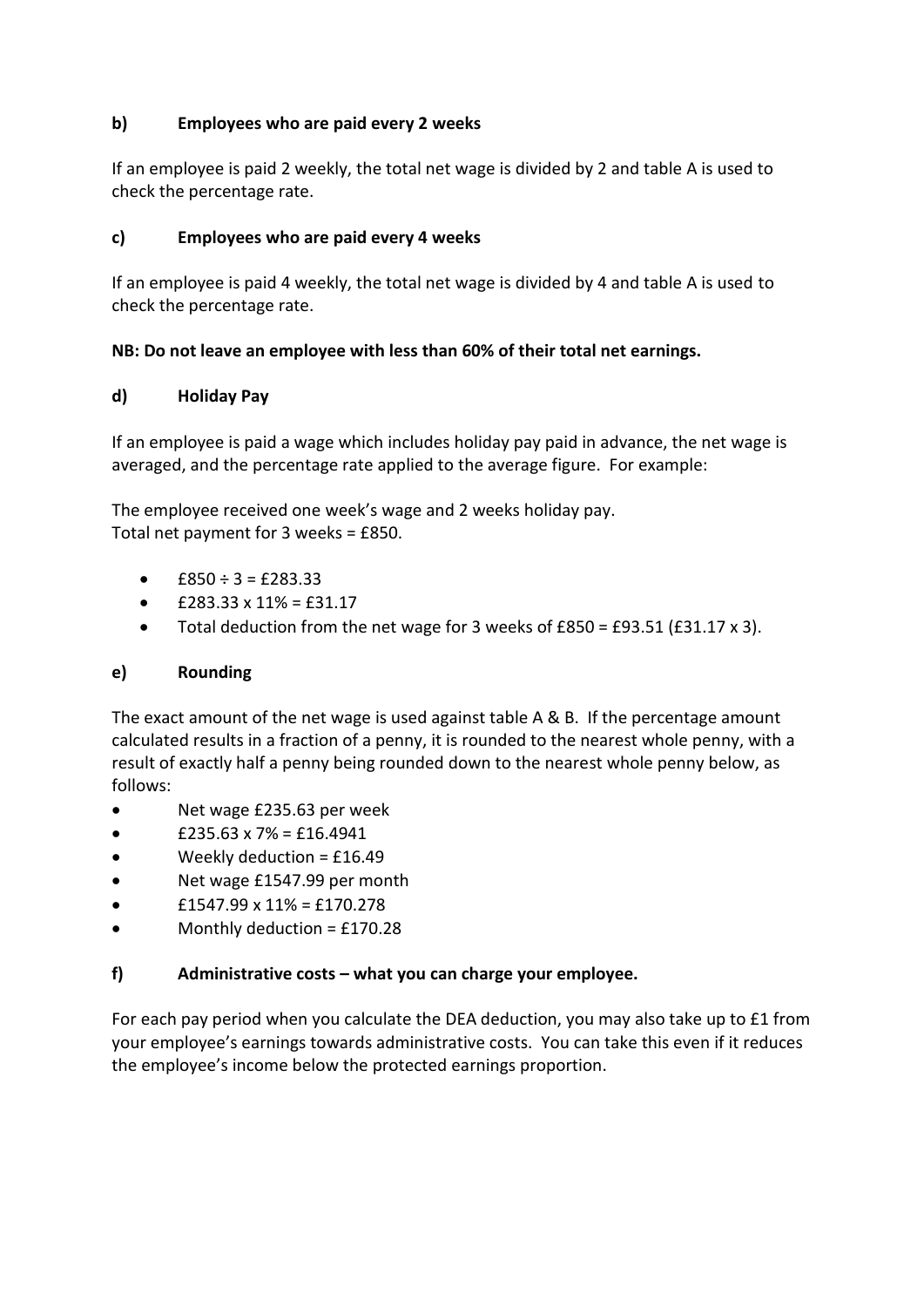## **7. What if you fail to take deductions or make incorrect deductions?**

If you fail to take a deduction from the employee's net earnings when you should have or take an incorrect amount you should correct this on the next payday or paydays.

Where the incorrect amount is because the deduction was less than the amount specified under the regulations then you should first;

- Deduct the amount required for the current pay period.
- Then include the difference between the incorrect and correct amount for the previous period.

Where the incorrect amount is because the deduction was more than the amount specified under the regulation then you should first;

- Deduct the amount required for the current pay period.
- Then reduce that deduction amount by the excess previously taken.

It is important to note that if a deduction is reduced in any week or month simply because the DEA along with any other orders in place will breach the protected earnings limit of 60% (See example 3 – page 14) this is NOT considered a shortfall as described above.

A shortfall only occurs when an incorrect amount has been deducted in error, or where one or more deductions have been missed.

**Please also note that the total deducted, including adjustments for an incorrect deduction, along with other deductions in place, must not leave the employee with less than the protected earnings limit of 60% for each pay period.**

## **8. Your employee has other court orders against them, which has priority?**

Courts can make orders that mean you must take money directly from your employee's earnings in a similar way to how we ask you to make deductions for a DEA. For example, your employee may have an Attachment of Earnings Order (England & Wales) or a Deduction from Earnings Order (for Child Maintenance). The DEA can be imposed without a court order, but if your employee has any other deduction orders against them there are rules that tell you which money you should take first.

If your employee has one or more of the following in place, they will take priority over a DEA:

England & Wales

- Deduction from Earnings Order (DEO) from the Child Maintenance Group (CMG)
- Attachment of Earnings Order (AEO) for Maintenance or Fines
- Council Tax Attachment of Earnings Order (CTAEO)

Scotland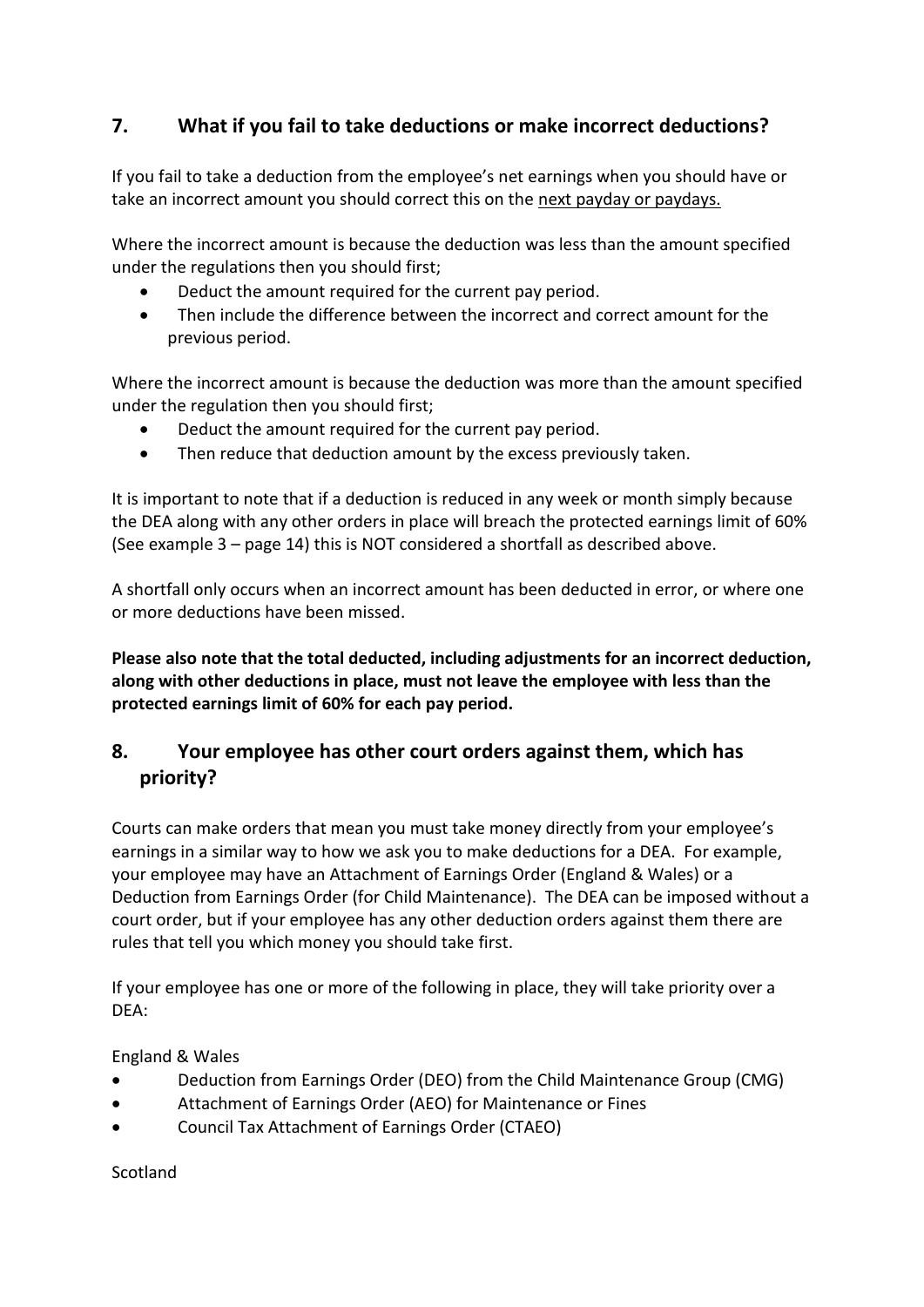- Deduction of Earnings Order (DEO) from CMG
- Earnings Arrestment (EA)

#### Student Loans

A student Loan repayment also takes priority over a DEA. This applies to both England & Wales and Scotland.

Once these priority orders have been taken into account in your calculation a DEA will then take priority in relation to other orders or notice **in date order** (in Scotland this will be the date they were received). The amount you can deduct will be subject to the available net earnings above the protected earnings limit of 60% of net earnings.

## **9. What if my employee does not earn enough for me to make the deduction?**

If the weekly or monthly earnings are below the threshold (see table A & B on page 7) you cannot calculate a DEA deduction.

You must tell the Council why a deduction cannot be made by using a Direct Earnings Attachment payments schedule (see section 13.3 for information on this).

You must continue to calculate whether a DEA deduction can be made, each pay period until either we tell you to stop or your employee leaves your employment.

## **10. Your employee thinks the amount they owe is wrong.**

If your employee thinks that the amount of money they owe is wrong, you should advise them to urgently contact the Customer Accounts team on the telephone number at the top of the letter they received about the Direct Earnings Attachment. That number is 01442 228000.

## **11. Your employee thinks the amount of the deduction is too much?**

If they think that the amount you have calculated is too much, you should first check that the amount being deducted is correct according to table A or B (page 8), on the basis of their earnings and other orders in place. If the amount is correct, you should explain that you have made the deduction as instructed to do so. If they feel that this is too much for them to manage, you should advise them to contact us.

## **12. What happens once I am operating a Direct Earnings Attachment?**

Once you have started operating a DEA, you must continue to make payments to us until we tell you to stop or you have deducted the maximum amount that needs to be recovered from the earnings. We shall contact you when deductions are to cease or if the amount deducted should change.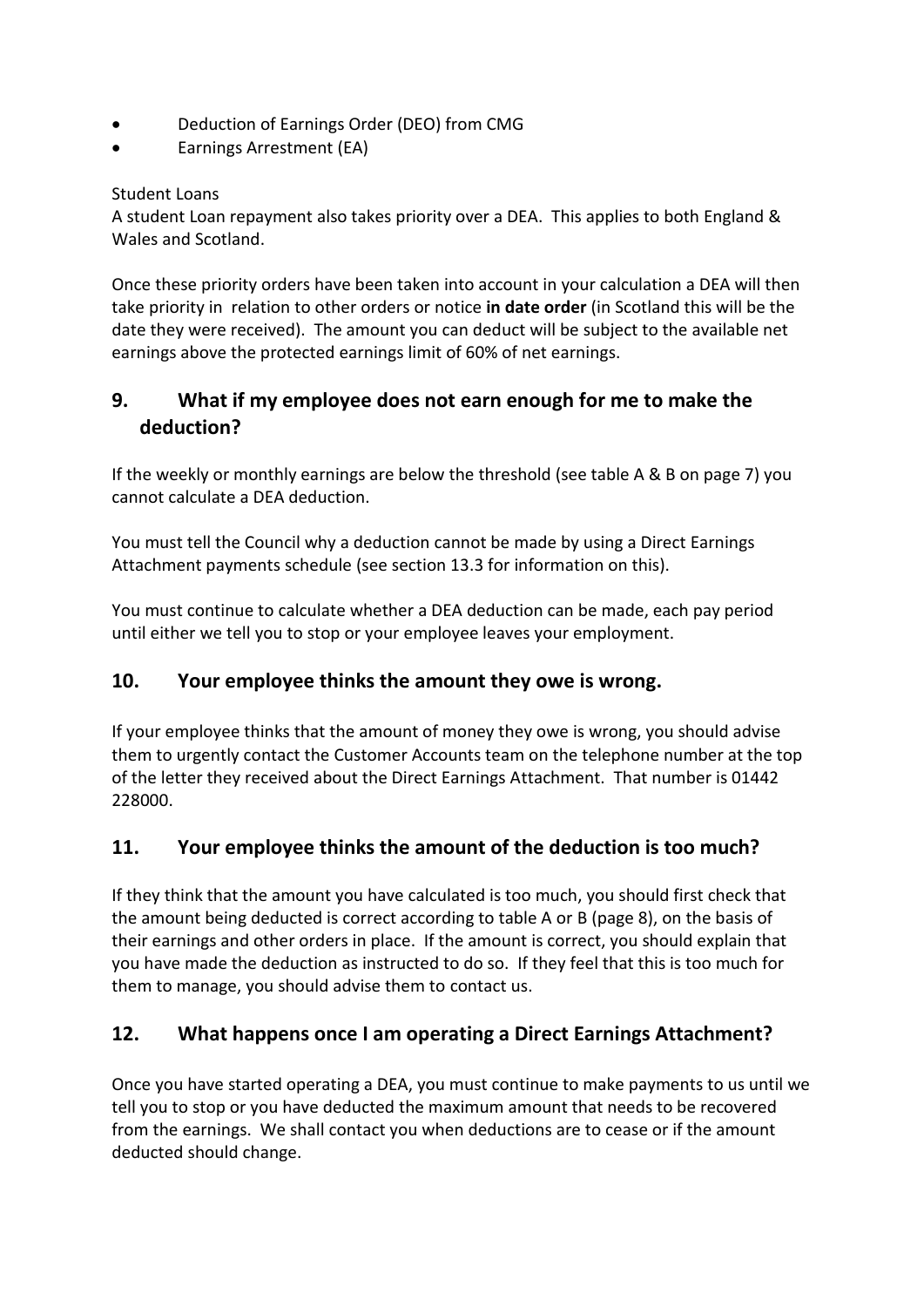If there is a change of circumstances which means that you can no longer operate the DEA, you must notify is in writing with 10 days of that change happening. In the first instance though, please telephone us to let us know as we may be able to speed up the administration process.

#### **If you need to tell us about a change like this, please telephone the Customer Accounts Team on 01442 228000 or email us o[n customer.accounts@dacorum.gov.uk](mailto:customer.accounts@dacorum.gov.uk)**

## **13. Making payments to Dacorum Borough Council**

On receipt of a notice to operate a DEA, you must:

- Make regular payments to us until we tell you to stop or the maximum amount to be recovered has been taken from your employees earnings.
- Pay the amount you have taken from your employee's wages over to Dacorum Borough Council as soon as possible, but no later than the  $19<sup>th</sup>$  day of the month following the month in which you have taken it.

For example, if you take the money on  $30<sup>th</sup>$  September, you must send it to us before  $19<sup>th</sup>$  October. If you take the money on  $1<sup>st</sup>$  October, you must send it to us before  $19<sup>th</sup>$ November.

## **13.1 By BACS (Automated Credit Transfer)**

This is our preferred method of payment, because of its security and quick clearance times. When setting up a payment by this method, you will need the following information:

| Dacorum Borough Council Bank Sort Code                                              | $60 - 10 - 33$                       |  |
|-------------------------------------------------------------------------------------|--------------------------------------|--|
| Dacorum Borough Council Bank Account Number                                         | 12441945                             |  |
| <b>Account Name</b>                                                                 | Dacorum Borough Council              |  |
| <b>Employees LA Reference Number</b>                                                | This will be shown on the DEA notice |  |
|                                                                                     | you will be sent.                    |  |
| If the payment is for one employee, enter the employees LA reference number. If the |                                      |  |
| payment covers multiple employees, enter 'DEA'.                                     |                                      |  |

If you are paying by BACS, you will need to send a Direct Earnings Attachment payment schedule to us so we know who the payment refers to. Please see point 13.3 for instructions about this.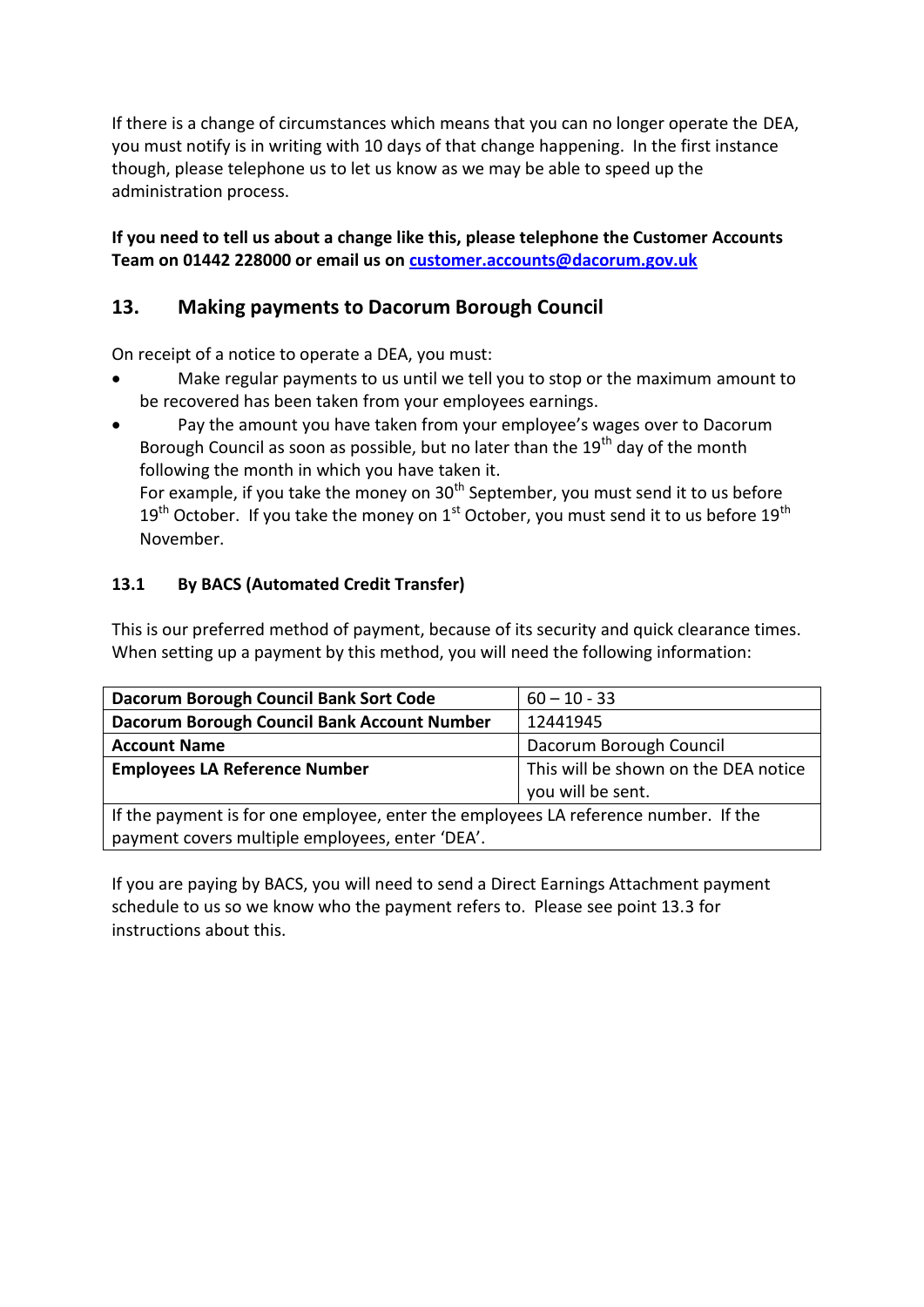#### **13.2 Paying by cheque**

If you need to pay by cheque, please make it payable to '**Dacorum Borough Council**' and write the employee's LA reference on the back of the cheque.

Please send the cheque to: **Dacorum Borough Council Customer Accounts The Forum Marlowes Hemel Hempstead HP1 1DN**

If you are paying by cheque, you will need to attach a Direct Earnings Attachment payment schedule to the cheque so we know who the payment refers to. Please see point 13.4 for instructions about this.

#### **13.3 Direct Earnings Attachment payments schedule**

For payments by BACS (Automated Credit Transfer) or cheque you must send us a Direct Earnings Attachment payments schedule. A blank schedule for you to use copy as many times as you need has been included in this document leaflet (see page 16).

The Direct Earnings Attachment payments schedule must include the following details for each person for whom you were asked to make deductions from earnings:

- Their full names (forenames and surname).
- Their LA Reference Number as shown on the DEA notice you were sent.
- The amount of the deduction (in pounds sterling) that has been deducted or
- The reason why a deduction cannot be made when appropriate

The amount of the automated credit transfer or cheque must be the same as the total amount of deductions shown on the Direct Earnings Attachment payments schedule. Please do not send cash through the post.

#### **13.4 e-mail us the Direct Earnings Attachment payments schedule**

If you prefer, you can e-mail an electronic copy of the schedule to us at [customer.accounts@dacorum.gov.uk](mailto:customer.accounts@dacorum.gov.uk) and the payment can follow. Please include 'DEA notice' in the subject of your e-mail.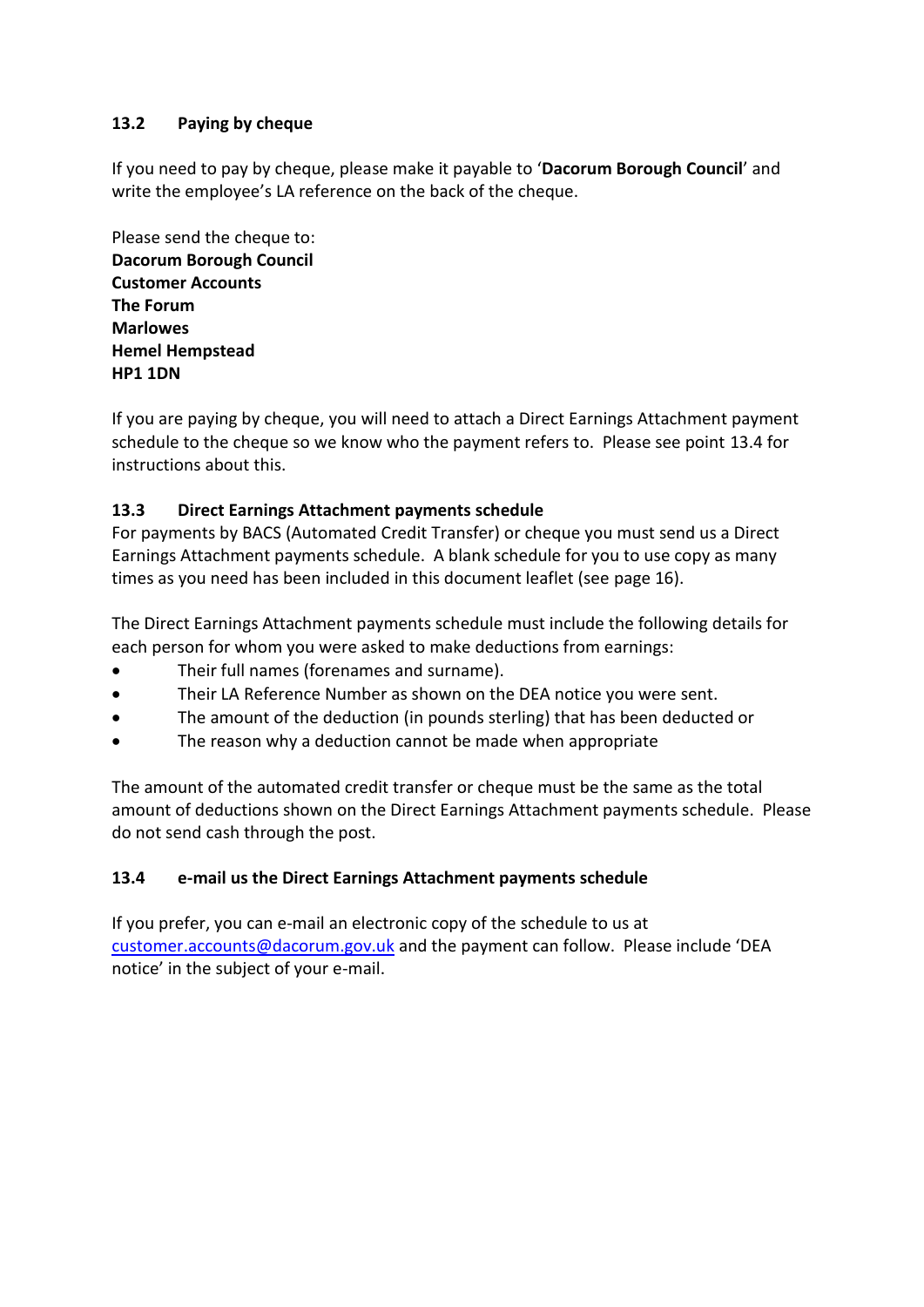## **14. Examples of Direct Earnings Attachment in practice**

#### **Example 1 – A weekly paid earner with no prior attachment orders**

A person with net earnings of £385 per week will have a deduction of £57.75 per week (in accordance with the deduction rates table at 15%

#### **Example 2 – A weekly paid earner with an existing attachment order for child maintenance**

A person with net earnings of £250 per week with an existing attachment order of £60 per week for child maintenance will have a deduction of £17.50 (in accordance with the deduction table at 7%)

#### **Example 3 - A monthly paid earner with existing priority attachment orders**

A person with net earnings of £1620 per month should have a DEA deduction of £243 (in accordance with the deduction table at 15%). However, this deduction in addition to the existing deductions of £486 will breach the protected earnings limit of 60%. The maximum deduction we can make in this instance is £162.

Calculation

Earnings x 40% = £648 (maximum amount for total deductions) Existing priority attachment order in place = £486

DEA deduction = £243 £648 - £486 = £162 (maximum amount available for the DEA deduction)

Therefore, although the deduction rates table states that a deduction of £243 should be taken, the protected earnings limit means that the amount will be restricted to £162.

## **15. Where can I get more information and advice**

If you need more information about, or help to operate a Direct Earnings Attachment, please telephone Dacorum Borough Council's Customer Accounts team on 01442 228000.